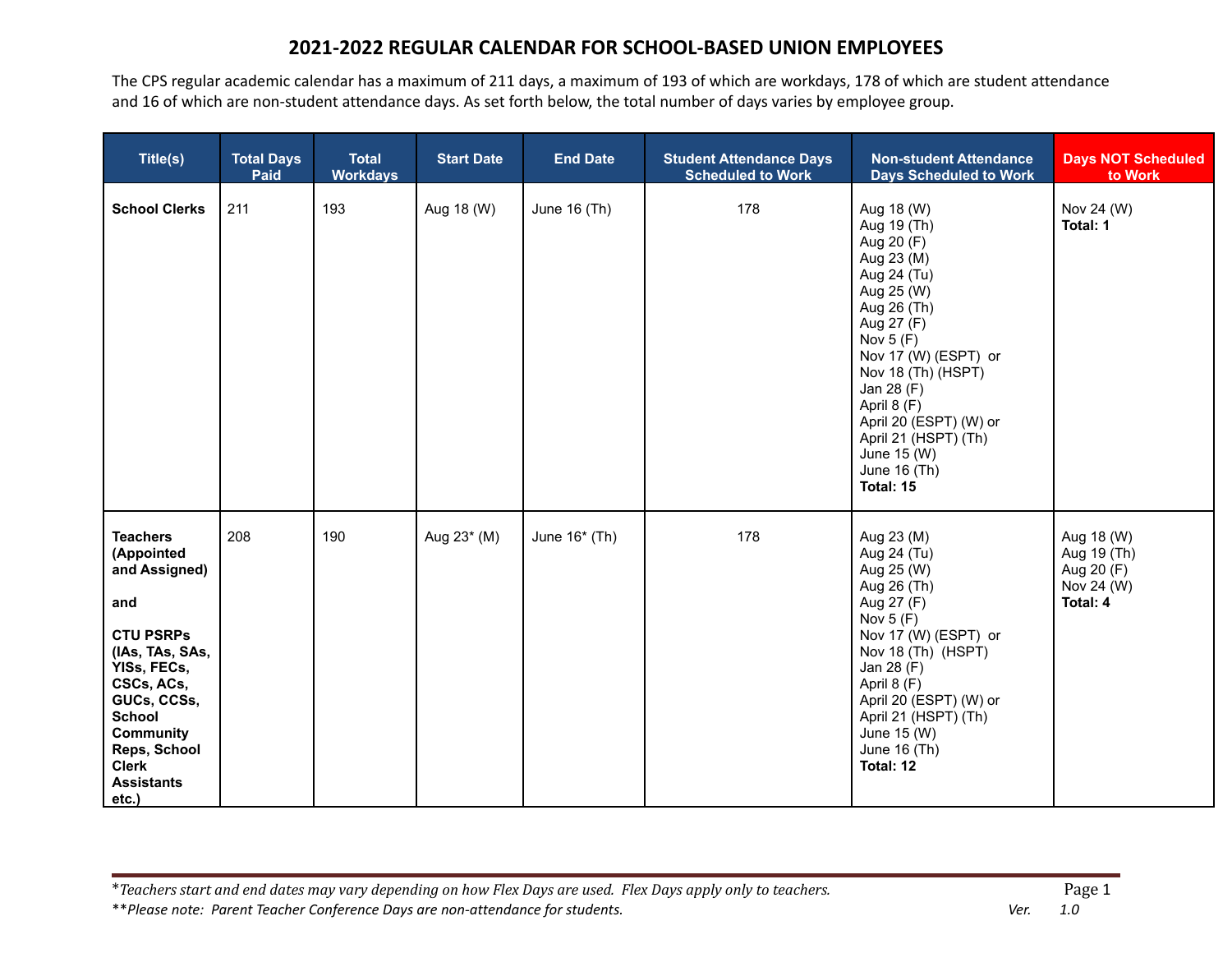| Title(s)                                          | <b>Total Days</b><br>Paid | <b>Total</b><br><b>Workdays</b> | <b>Start Date</b> | <b>End Date</b> | <b>Student Attendance Days</b><br><b>Scheduled to Work</b> | <b>Non-student Attendance</b><br><b>Days Scheduled to Work</b> | <b>Days NOT Scheduled</b><br>to Work                                                                                                                                                                                                                                                                                 |
|---------------------------------------------------|---------------------------|---------------------------------|-------------------|-----------------|------------------------------------------------------------|----------------------------------------------------------------|----------------------------------------------------------------------------------------------------------------------------------------------------------------------------------------------------------------------------------------------------------------------------------------------------------------------|
| Cadre<br><b>Substitutes</b>                       | 186                       | 178                             | Aug 30 (M)        | June 14 (Tu)    | 178                                                        | None                                                           | Aug 18 (W)<br>Aug 19 (Th)<br>Aug 20 (F)<br>Aug 23 (M)<br>Aug 24 (Tu)<br>Aug 25 (W)<br>Aug 26 (Th)<br>Aug 27 (F)<br>Nov $5(F)$<br>Nov 17 (W) (ESPT) or<br>Nov 18 (Th) (HSPT)<br>Nov 24 (W)<br>Jan 28 (F)<br>April 8 (F)<br>April 20 (W) (ESPT) or<br>April 21 (Th) (HSPT)<br>June 15 (W)<br>June 16 (Th)<br>Total: 16 |
| Day-to-Day<br><b>Substitutes</b><br>(All Classes) | Up to 178                 | Up to 178                       | Aug 30 (M)        | June 14 (Tu)    | Up to 178                                                  | None                                                           | Aug 18 (W)<br>Aug 19 (Th)<br>Aug 20 (F)<br>Aug 23 (M)<br>Aug 24 (Tu)<br>Aug 25 (W)<br>Aug 26 (Th)<br>Aug 27 (F)<br>Nov $5(F)$<br>Nov 17 (W) (ESPT) or<br>Nov 18 (Th) (HSPT)<br>Nov 24 (W)<br>Jan 28 (F)<br>April 8 (F)<br>April 20 (W) (ESPT) or<br>April 21 (Th) (HSPT)<br>June 15 (W)<br>June 16 (Th)<br>Total: 16 |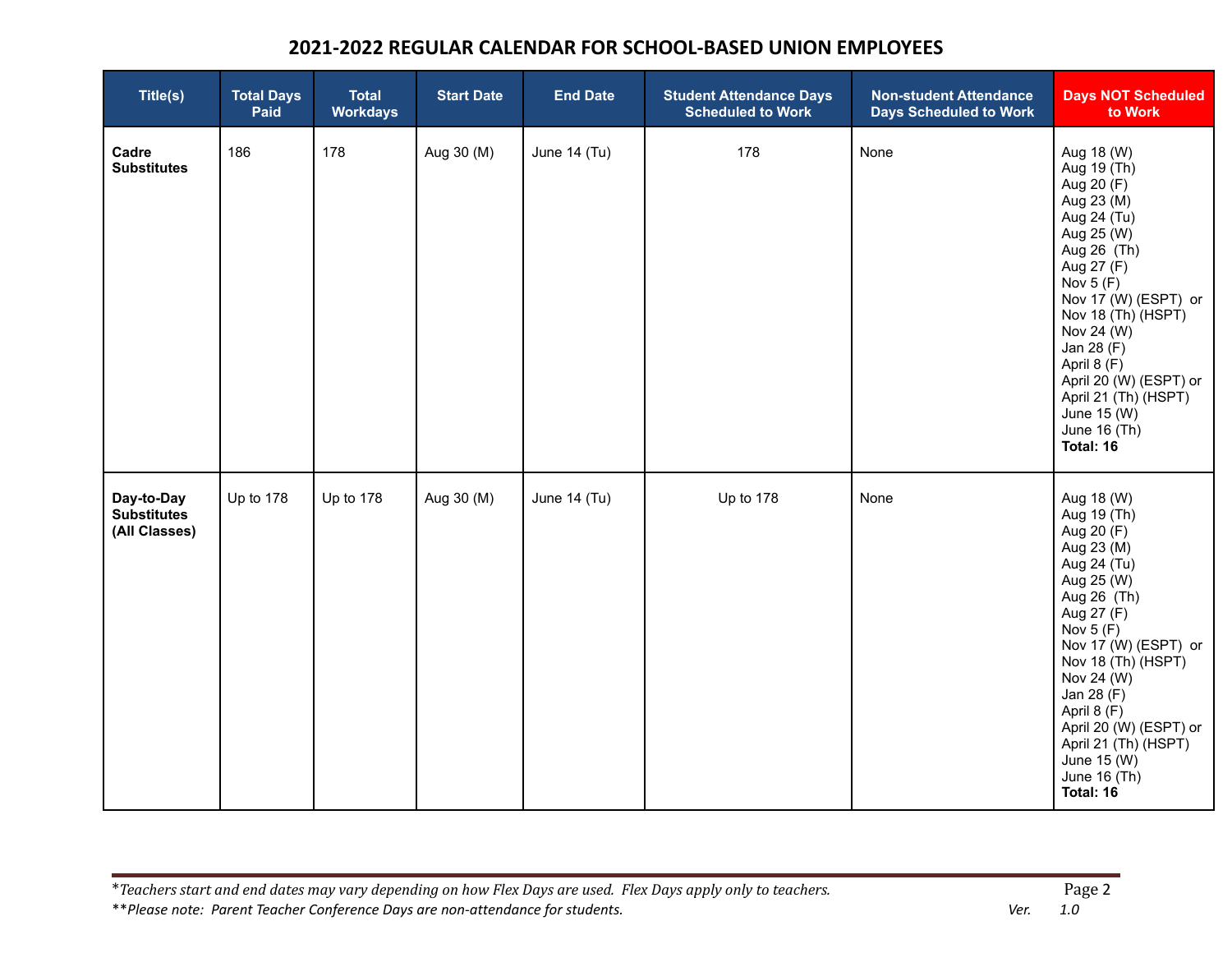| Title(s)                                                                                                 | <b>Total Days</b><br>Paid | <b>Total</b><br><b>Workdays</b> | <b>Start Date</b> | <b>End Date</b> | <b>Student Attendance Days</b><br><b>Scheduled to Work</b> | <b>Non-student Attendance</b><br><b>Days Scheduled to Work</b>                                                                                                                                 | <b>Days NOT Scheduled</b><br>to Work                                                                                                                                                                                                         |
|----------------------------------------------------------------------------------------------------------|---------------------------|---------------------------------|-------------------|-----------------|------------------------------------------------------------|------------------------------------------------------------------------------------------------------------------------------------------------------------------------------------------------|----------------------------------------------------------------------------------------------------------------------------------------------------------------------------------------------------------------------------------------------|
| <b>Special</b><br><b>Education</b><br><b>Classroom</b><br><b>Assistants</b>                              | 204                       | 186                             | Aug 25 (W)        | June 14 (Tu)    | 178                                                        | Aug 25 (W)<br>Aug 26 (Th)<br>Aug 27 (F)<br>Nov $5(F)$<br>Nov 17 (W) (ESPT) or<br>Nov 18 (Th) (HSPT)<br>Jan 28 (F)<br>April 8 (F)<br>April 20 (W) (ESPT) or<br>April 21 (Th) (HSPT)<br>Total: 8 | Aug 18 (W)<br>Aug 19 (Th)<br>Aug 20 (F)<br>Aug 23 (M)<br>Aug 24 (Tu)<br>Nov 24 (W)<br>June 15 (W)<br>June 16 (Th)<br>Total: 8                                                                                                                |
| <b>Bus Aides</b><br>(Note that<br>these are<br><b>Central Office</b><br>positions)                       | 201                       | 183                             | Aug 25 (W)        | June 14 (Tu)    | 178                                                        | Aug 25 (W)<br>Aug 26 (Th)<br>Aug 27 (F)<br>Jan 28 (F)<br>Nov $5(F)$<br>April 8 (F)<br>Total: 6                                                                                                 | Aug 18 (W)<br>Aug 19 (Th)<br>Aug 20 (F)<br>Aug 23 (M)<br>Aug 24 (Tu)<br>Nov 17 (ESPT) (W) or<br>Nov 18 (Th) (HSPT)<br>Nov 24 (W)<br>Jan 28 (F)<br>April 20 (W) (ESPT) or<br>April 21 (Th) (HSPT)<br>June 15 (W)<br>June 16 (Th)<br>Total: 11 |
| <b>Parent Worker</b><br>- Bus Monitors<br>(Note that<br>these are<br><b>Central Office</b><br>positions) | 201                       | 183                             | Aug 25 (W)        | June 14 (Tu)    | 178                                                        | Aug 25 (W)<br>Aug 26 (Th)<br>Aug 27 (F)<br>Jan 28 (F)<br>Nov $5(F)$<br>April 8 (F)<br>Total: 6                                                                                                 | Aug 18 (W)<br>Aug 19 (Th)<br>Aug 20 (F)<br>Aug 23 (M)<br>Aug 24 (Tu)<br>Nov 17 (ESPT) (W) or<br>Nov 18 (Th) (HSPT)<br>Nov 24 (W)<br>Jan 28 (F)<br>April 20 (W) (ESPT) or<br>April 21 (Th) (HSPT)<br>June 15 (W)<br>June 16 (Th)              |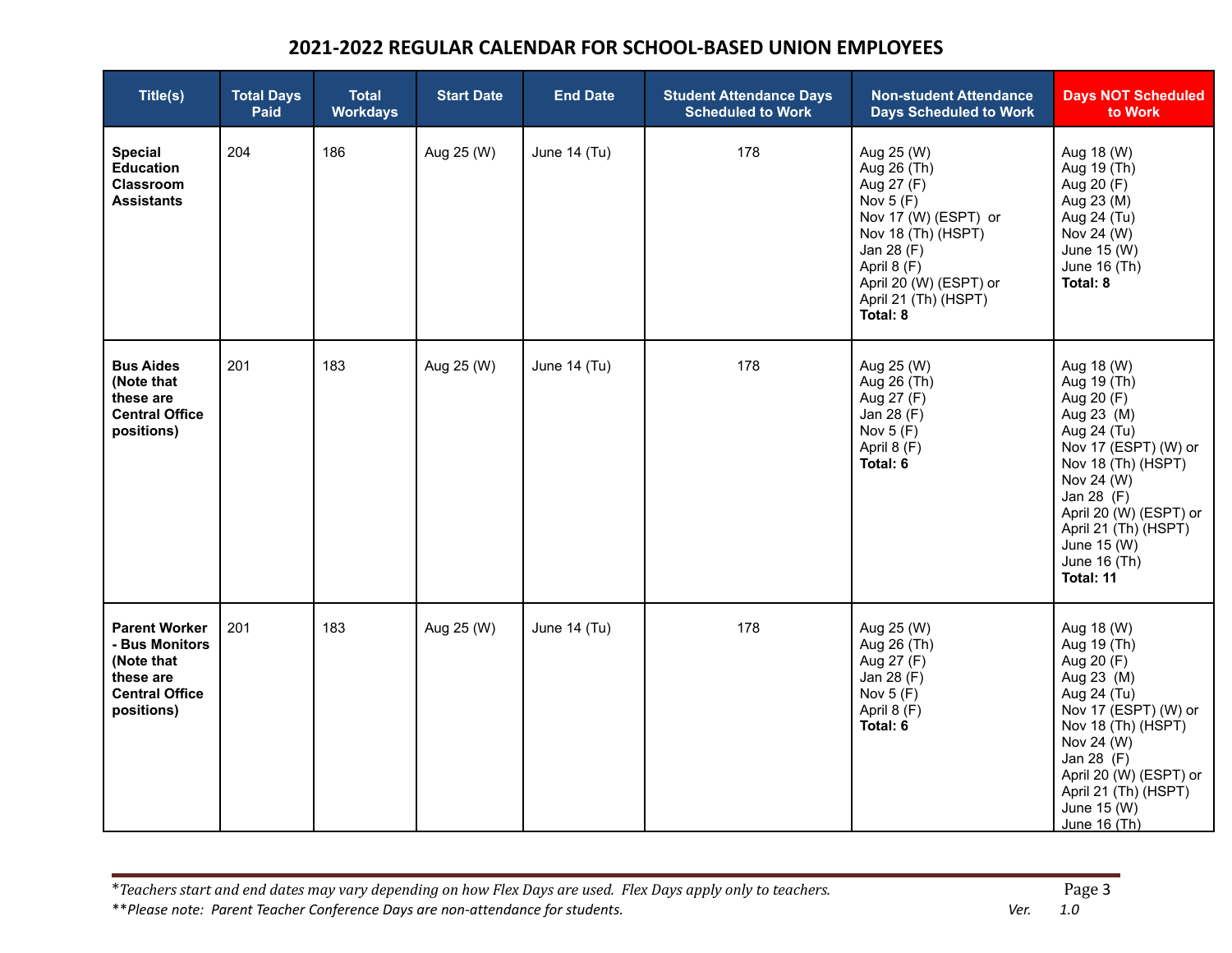|                                                     |                           |                                 |                   |                 |                                                            |                                                                                                                                                                                  | Total: 11                                                                                                                                    |
|-----------------------------------------------------|---------------------------|---------------------------------|-------------------|-----------------|------------------------------------------------------------|----------------------------------------------------------------------------------------------------------------------------------------------------------------------------------|----------------------------------------------------------------------------------------------------------------------------------------------|
| Title(s)                                            | <b>Total Days</b><br>Paid | <b>Total</b><br><b>Workdays</b> | <b>Start Date</b> | <b>End Date</b> | <b>Student Attendance Days</b><br><b>Scheduled to Work</b> | <b>Non-student Attendance</b><br><b>Days Scheduled to Work</b>                                                                                                                   | <b>Days NOT Scheduled</b><br>to Work                                                                                                         |
| <b>Security</b><br><b>Officers</b>                  | 203                       | 185                             | Aug 25 (W)        | June 14 (Tu)    | 178                                                        | Aug 25 (W)<br>Aug 26 (Th)<br>Aug 27 (F)<br>Nov 17 (ESPT) (W) or<br>Nov 18 (HSPT) (Th)<br>Jan 28 (F)<br>April 8 (F)<br>April 20 (ESPT) (W) or<br>April 21 (HSPT) (Th)<br>Total: 7 | Aug 18 (W)<br>Aug 29 (Th)<br>Aug 20 (F)<br>Aug 23 (M)<br>Aug 24 (Tu)<br>Nov $5(F)$<br>Nov 24 (W)<br>June 15 (W)<br>June 16 (Th)<br>Total: 9  |
| <b>Senior</b><br><b>Security</b><br><b>Officers</b> | 203                       | 185                             | Aug 25 (W)        | June 14 (Tu)    | 178                                                        | Aug 25 (W)<br>Aug 26 (Th)<br>Aug 27 (F)<br>Nov 17 (ESPT) (W) or<br>Nov 18 (HSPT) (Th)<br>Jan 28 (F)<br>April 8 (F)<br>April 20 (ESPT) (W) or<br>April 21 (HSPT) (Th)<br>Total: 7 | Aug 18 (W)<br>Aug 29 (Th)<br>Aug 20 (F)<br>Aug 23 (M)<br>Aug 24 (Tu)<br>Nov $5$ (F)<br>Nov 24 (W)<br>June 15 (W)<br>June 16 (Th)<br>Total: 9 |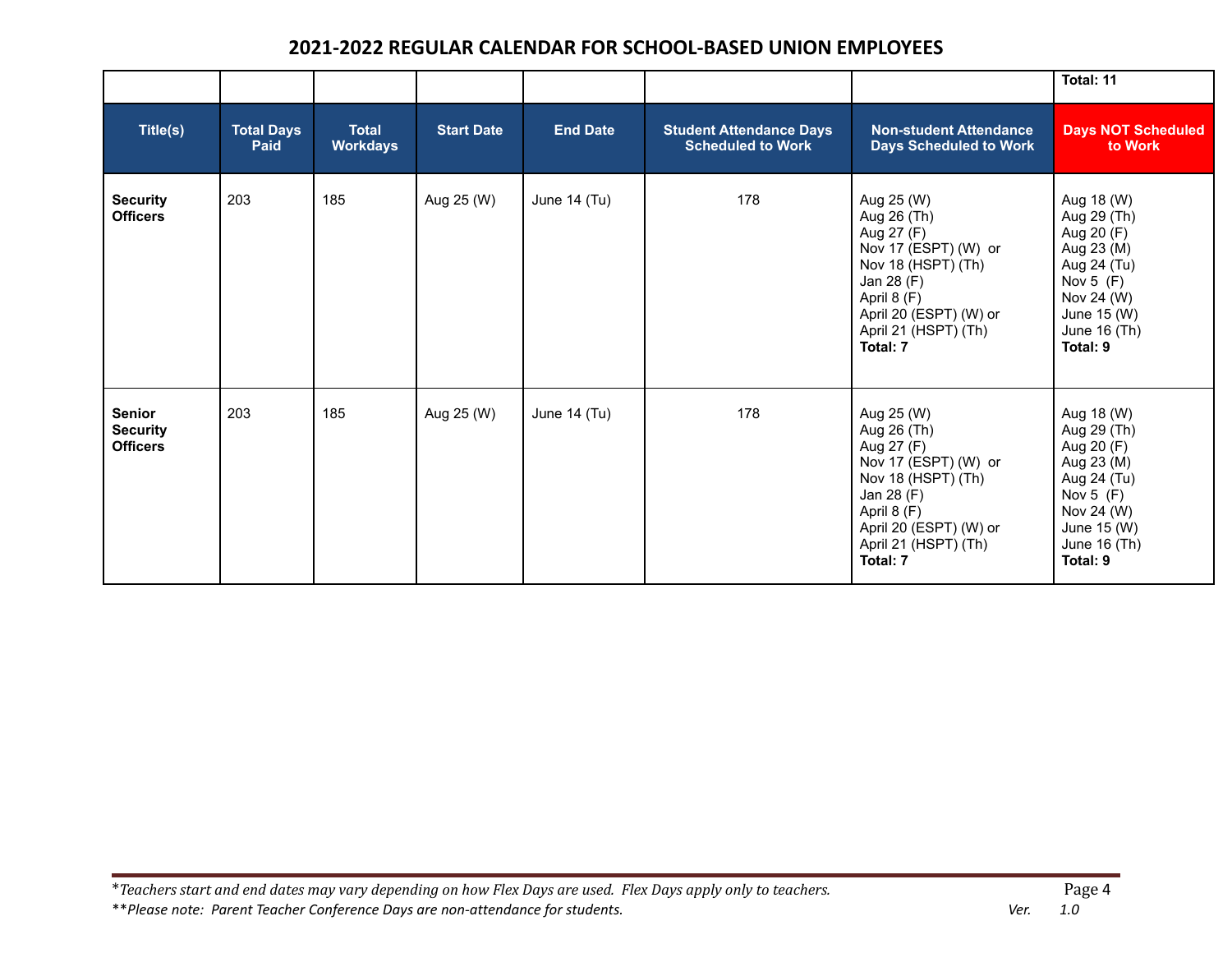| Lunchroom<br><b>Managers</b>                     | 203                              | 185                             | Aug 24 (T)        | June 15 (W)     | 178                                                        | Aug 24 (T)<br>Aug 25 (W)<br>Aug 26 (Th)<br>Aug 27 (F)<br>Nov 17 (ESPT) (W) or<br>Nov 18 (HSPT) (Th)<br>April 20 (ESPT) (W) or<br>April 21 (HSPT) (Th)<br>June 15 (W)<br>Total: 7 | Aug 18 (W)<br>Aug 19 (Th)<br>Aug 20 (F)<br>Aug 23 (M)<br>Nov $5(F)$<br>Nov 24 (W)<br>Jan 28 (F)<br>April 8 (F)<br>June 16 (Th)<br>Total: 9 |
|--------------------------------------------------|----------------------------------|---------------------------------|-------------------|-----------------|------------------------------------------------------------|----------------------------------------------------------------------------------------------------------------------------------------------------------------------------------|--------------------------------------------------------------------------------------------------------------------------------------------|
| Title(s)                                         | <b>Total Days</b><br><b>Paid</b> | <b>Total</b><br><b>Workdays</b> | <b>Start Date</b> | <b>End Date</b> | <b>Student Attendance Days</b><br><b>Scheduled to Work</b> | <b>Non-student Attendance</b><br><b>Days Scheduled to Work</b>                                                                                                                   | <b>Days NOT Scheduled</b><br>to Work                                                                                                       |
| <b>Associate</b><br>Lunchroom<br><b>Managers</b> | 203                              | 185                             | Aug 24 (T)        | June 15 (W)     | 178                                                        | Aug 24 (T)<br>Aug 25 (W)<br>Aug 26 (Th)<br>Aug 27 (F)<br>Nov 17 (ESPT) (W) or<br>Nov 18 (HSPT) (Th)<br>April 20 (ESPT) (W) or<br>April 21 (HSPT) (Th)<br>June 15 (W)<br>Total: 7 | Aug 18 (W)<br>Aug 19 (Th)<br>Aug 20 (F)<br>Aug 23 (M)<br>Nov $5(F)$<br>Nov 24 (W)<br>Jan 28 (F)<br>April 8 (F)<br>June 16 (Th)<br>Total: 9 |
| Lunchroom<br>Attendants/<br><b>Porters</b>       | 203                              | 185                             | Aug 24 (T)        | June 15 (W)     | 178                                                        | Aug 24 (T)<br>Aug 25 (W)<br>Aug 26(Th)<br>Aug 27 (F)<br>Nov 17 (ESPT) (W) or<br>Nov 18 (HSPT) (Th)<br>April 20 (ESPT) (W) or<br>April 21 (HSPT) (Th)<br>June 15 (W)<br>Total: 7  | Aug 18 (W)<br>Aug 19 (Th)<br>Aug 20 (F)<br>Aug 23 (M)<br>Nov $5(F)$<br>Nov 24 (W)<br>Jan 28 (F)<br>April 8 (F)<br>June 16 (Th)<br>Total: 9 |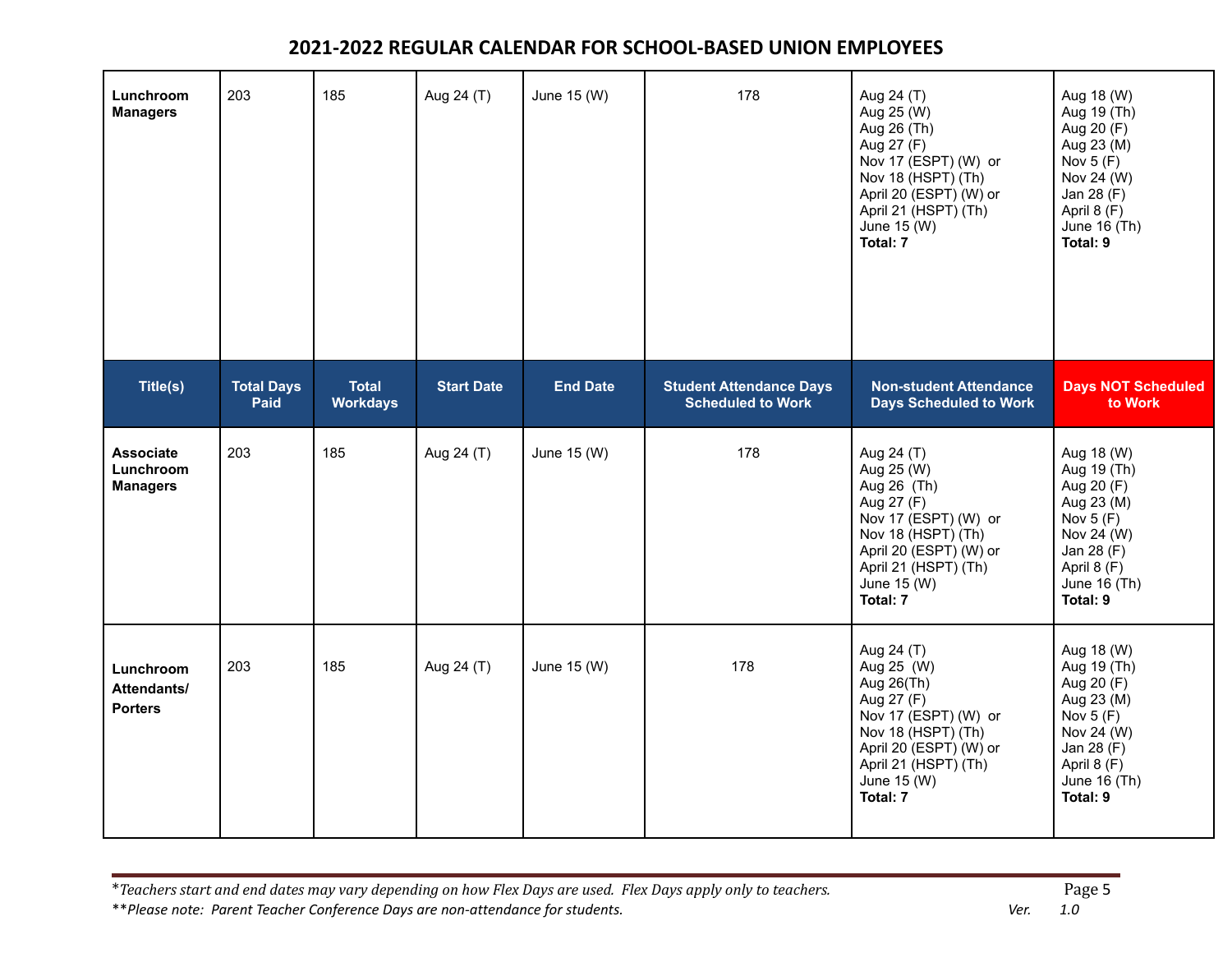| <b>Cooks</b>             | 203                       | 185                             | Aug 24 (T)        | June 15 (W)     | 178                                                        | Aug 24 (T)<br>Aug 25 (W)<br>Aug 26 (Th)<br>Aug 27 (F)<br>Nov 17 (ESPT) (W) or<br>Nov 18 (HSPT) (Th)<br>April 20 (ESPT) (W) or<br>April 21 (HSPT) (Th)<br>June 15 (W)<br>Total: 7 | Aug 18 (W)<br>Aug 19 (Th)<br>Aug 20 (F)<br>Aug 23 (M)<br>Nov $5(F)$<br>Nov 24 (W)<br>Jan 28 (F)<br>April 8 (F)<br>June 16 (Th)<br>Total: 9                                                                                                                                                                          |
|--------------------------|---------------------------|---------------------------------|-------------------|-----------------|------------------------------------------------------------|----------------------------------------------------------------------------------------------------------------------------------------------------------------------------------|---------------------------------------------------------------------------------------------------------------------------------------------------------------------------------------------------------------------------------------------------------------------------------------------------------------------|
| Title(s)                 | <b>Total Days</b><br>Paid | <b>Total</b><br><b>Workdays</b> | <b>Start Date</b> | <b>End Date</b> | <b>Student Attendance Days</b><br><b>Scheduled to Work</b> | <b>Non-student Attendance</b><br><b>Days Scheduled to Work</b>                                                                                                                   | <b>Days NOT Scheduled</b><br>to Work                                                                                                                                                                                                                                                                                |
| Parent<br><b>Workers</b> | 186                       | 178                             | Aug 30 (M)        | June 14 (Tu)    | 178                                                        | None                                                                                                                                                                             | Aug 18 (W)<br>Aug 19 (Th)<br>Aug 20 (F)<br>Aug 23 (M)<br>Aug 24 (T)<br>Aug 25 (W)<br>Aug 26 (Th)<br>Aug 27 (F)<br>Nov $5(F)$<br>Nov 17 (ESPT) (W) or<br>Nov 18 (HSPT) (Th)<br>Nov 24 (W)<br>Jan 28 (F)<br>April 8 (F)<br>April 20 (ESPT) (W) or<br>April 21 (HSPT) (Th)<br>June 15 (W)<br>June 16 (Th)<br>Total: 16 |